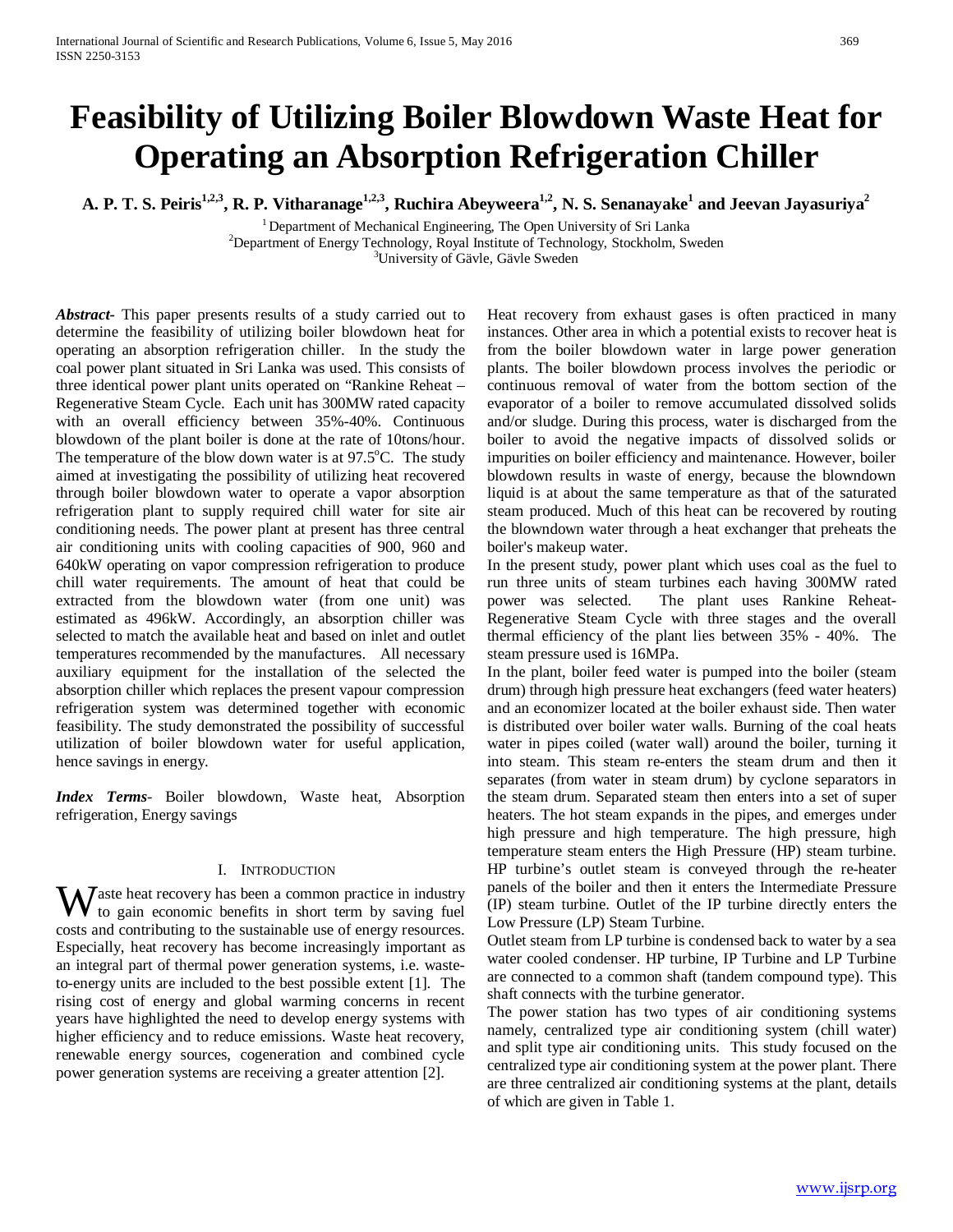| <b>Location of Centralized Air</b><br><b>Conditioning System</b> | <b>Chiller's Cooling</b><br>Capacity (kW) | <b>Users</b>                                                                                                                                     |  |
|------------------------------------------------------------------|-------------------------------------------|--------------------------------------------------------------------------------------------------------------------------------------------------|--|
| Main Power Block – Unit 01 Power<br>Plant                        | 900                                       | Central Control Room, Electronic Cabinet Rooms<br>(Unit 01 and 02), Electro-Static Precipitator<br>(ESP) and Ash Handling Control Room (Unit 01) |  |
| Main Power Block – Unit 03 Power<br>Plant                        | 960                                       | Electronic Cabinet Rooms (Unit 03), ESP and<br>Ash Handling Control Room (Unit 02 and 03),<br>Engineers Room (Unit 03)                           |  |
| Boiler Make-up Water Plant Block                                 | 640                                       | Boiler makeup water plant control room,<br>Laboratory rooms, Canteen, Administration<br>building                                                 |  |

# **Table 1 Details of Centralized Air Conditioning System [3]**

## II. METHODOLOGY

As the first step, the waste heat that could be recovered from the continuous blowdown water was estimated using measured data. The capacities of air conditioning were examined in order to decide which air conditioning system given in Table 1 could be replaced with an absorption chiller which is to be operated with the recovered waste heat. After deciding on the air conditioning plant to be replaced with the new system, the specifications given by the suppliers of the present system was analyzed to ensure that the same operating conditioning are achieved [3].

## III. PROPOSED ABSORPTION CHILLER

In general blowdown rate is taken as 1% of the feed water flowing into the boiler. Therefore, for a single power plant unit of 300MW capacity, the boiler blow down rate is 10.25ton/h. According to the past operating data of the power station [4] (for the month of October 2015), average blowdown flow rate is 10 ton/h (in liquid water state) and it has an average temperature of 97.5°C at the exit after the heat exchanger placed as an additional feed water heater.

Absorption chiller manufacturers recommend various heat sources to drive the absorption refrigeration cycle. After reviewing a number of available product catalogues, a chiller with the specification given in Table 2 was selected as it matches the conditions of the proposed application in terms of cooling demand.

## **Table 2 Specifications of the Chiller [5]**

| Manufacturer              | LS Mtron Ltd           |
|---------------------------|------------------------|
| Selected Model            | LWM-T009               |
| Refrigerant               | Water - LiBr           |
| <b>Cooling Capacity</b>   | 316 kW                 |
| <b>Chilled water Data</b> |                        |
|                           | $13^{\circ}$ C (Inlet) |
| Temperature               | 8°C (Outlet)           |
| Water flow rate           | 54.4 $m^3/h$           |

**Table 2 (cont.)**

| <b>Cooling Water Data</b> |                                                     |
|---------------------------|-----------------------------------------------------|
| Temperature               | $31^{\circ}$ C (Inlet)<br>$36.5^{\circ}$ C (Outlet) |
| Water flow rate           | $128 \text{ m}^3/\text{h}$                          |
| <b>Hot Water Data</b>     |                                                     |
| Temperature               | $95^{\circ}$ C (Inlet)<br>55°C (Outlet)             |
| Water flow rate           | $10.6 \text{ ton/h}$                                |

For the selected absorption chiller, the heat input requirement was computed with the other data quoted by the manufacturer for the hot water stream as given below.

$$
Q_{in} = mC(T_{in} - T_{out})
$$
  
Where;  

$$
Q_{in} = Heat \, supplied(kW)
$$
  

$$
C = Specific \, heat \, capacity \, (K/kg^{-10}C^{-1})
$$
  

$$
m = Mass \, flow \, rate \, of \, hot \, water \, (ms^{-1})
$$
  

$$
T_{in} = Inlet \, water \, temperature(^{0}C)
$$
  

$$
T_{out} = Outlet \, water \, temperature(^{0}C)
$$

Substituting the values given in Table 1;

$$
Q_{in} = \frac{(10.6)(10^3)}{3600}(4.2)(95 - 55) = 494.667kW
$$

The heat energy available from the boiler blowdown water was then calculated using the available data, and assuming water is cooled down to  $55^{\circ}$ C.

$$
Q_{av}=m'C(T_{in}'-T_{out}')
$$

Where;  $Q_{av} = \text{A} \text{vialble heat (kW)}$  $C = Specific heat capacity (K/kg^{-10}C^{-1})$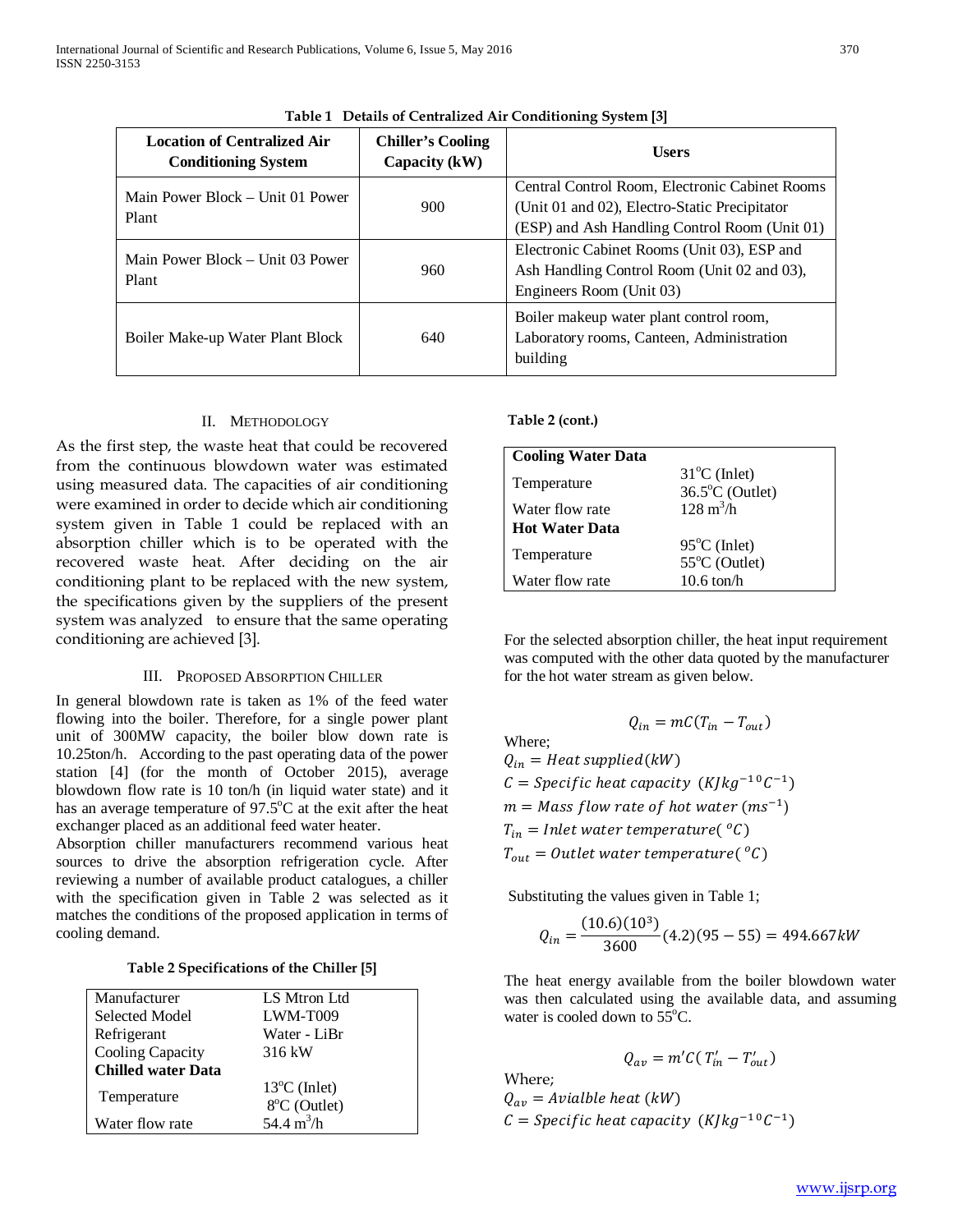$m' = \text{Aviable}$  flow rate of water  $(ms^{-1})$  $T'_{in}$  = Inlet water temperature(  $^oC$ )  $T'_{out} = 0$ utlet water temperature(  ${}^oC$ )

$$
Q_{av} = \frac{(10)(10^3)}{3600}(4.2)(97.5 - 55) = 495.883kW
$$

Since, the available heat recovered from the boiler blowdown is greater than the requirement for the selected absorption chiller; it can be accepted as suitable for this application.

The actual temperature of the available hot water stream is higher by an amount 2.5<sup>-o</sup>C than the recommended value and on the other hand mass flow rate is slightly less (by an amount 0.6 ton/h). Because of these opposing slight variations, the selected chiller will be able to absorb the required heat energy.

#### *A. Performance of selected absorption chiller*

The performance of a refrigeration cycle is described by its Coefficient of Performance (COP), defined as given below

$$
COP = \frac{Cooling capacity}{Heat input + Pump Work}
$$

Assuming work input to the pump is negligible, the COP of the selected absorption chiller can be determined with recommended parameters as given below.

$$
COP = \frac{316}{494.667} = 0.64
$$

But, available hot water flow (Boiler blowdown water flow) has slightly different conditions with compared to the recommended parameters. Considering the COP of the absorption chiller remains constant for the real situation, the cooling capacity obtainable at evaporator is calculated as follows.

Actual cooling capacity =  $COP$  x Actual Heat input Actual cooling capacity =  $0.64 x 495.833$ 

$$
= 316.837 kW
$$

This proves that expected cooling capacity could be obtained by the selected absorption chiller (316 kW cooling capacity) with the boiler blowdown water flow.

#### *B. Integration of Absorption Chiller with the Existing System*

The present vapor compression refrigeration chiller at the main power block meets the cooling loads of three locations, namely; Central Control Room, Electronic Cabinet Rooms, and ESP and Ash Handling Control Room (see Table 1). Total capacity of the chiller is 900kW. Since, the selected absorption chiller can supply only 316kW of cooling load with the available boiler blowdown water, only a part load can be handled by this absorption chiller. The Central Control Room and the Electronic Cabinet Rooms have cooling loads of 100kW and 200kW respectively, totaling to 300kW, and therefore the proposed chiller is recommended to be used for the cooling needs of these two locations.

In the present system, chill water supply and return are done through separate pipes from chill water supplying and returning headers as shown in Figure 1. Hence the proposed absorption chiller can be integrated to the existing system as shown in Figure 2.

Further, the existing vapor compression refrigeration based chiller can be adjusted to its cooling capacity within a range of 25-100% of rated capacity (900kW). Therefore, the existing vapor compression system can be used to supply the remaining cooling load of 600 kW in other locations except Central Control Room and Electronic Central Cabinet Rooms without any disturbances.







#### **Figure 2 Modified Chilled water System with the Absorption Chiller**

#### *C. Auxiliary Components for the Absorption Chiller*

When integrating an absorption chiller into the existing system, the following main components are required with necessary insulated pipe lines.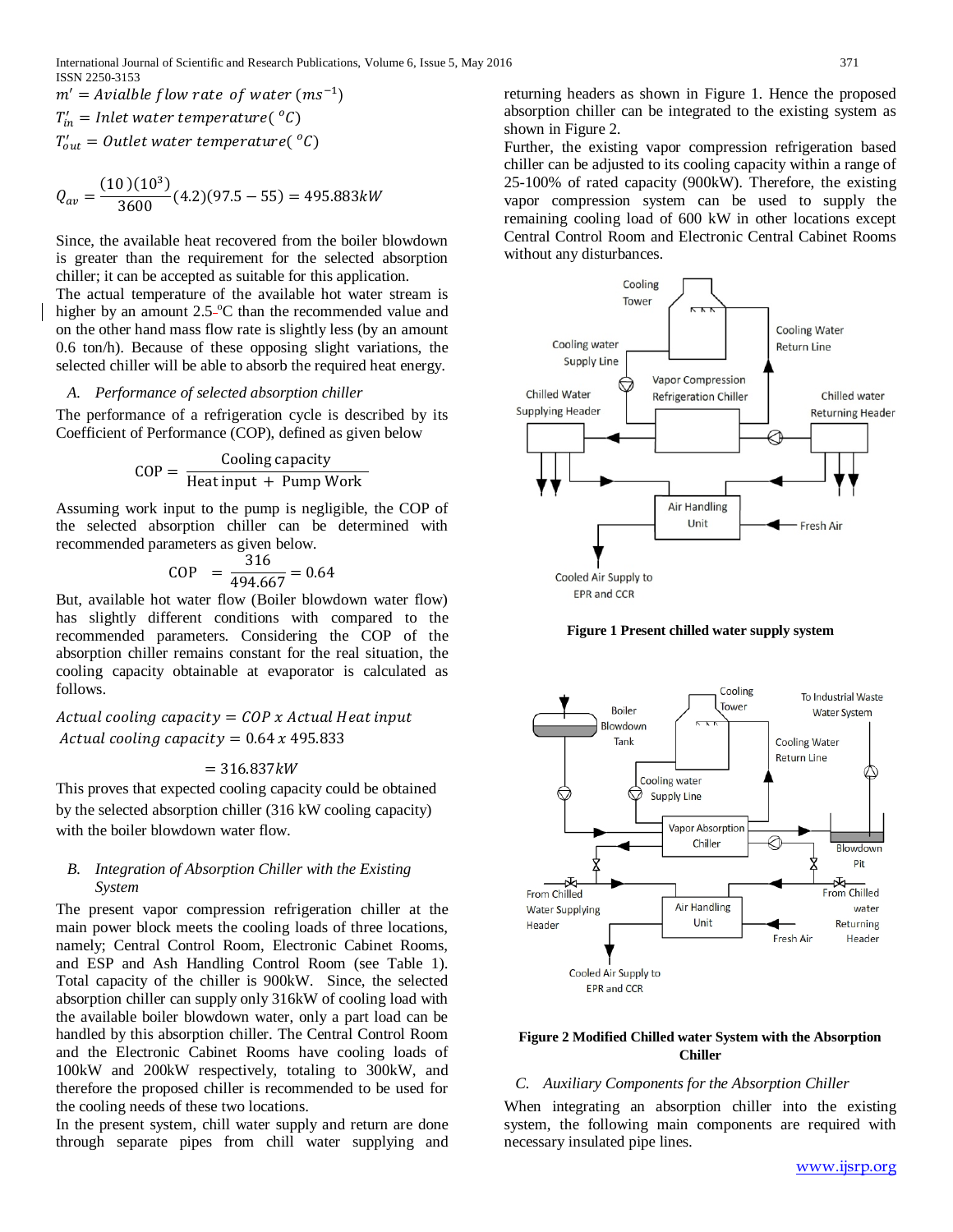- A Cooling Tower
- A Pump for cooling water line
- A Pump for chilled water line
- A Pump for supplying hot water to absorption chiller hot water path

Selection criteria of these components are described below. The same Air Handling Unit (AHU) of the vapor compression refrigeration system can be used in the proposed system.

## *D. Selection of a Cooling Tower*

Selection of a cooling tower for an absorption chiller is normally based on cooling water flow rate, cooling mechanism and inlet/outlet temperature of cooling water of the selected absorption chiller. For the proposed absorption chiller, the following conditions shall be fulfilled with regard to the cooling tower in order to match with the absorption chiller.

Cooling water flow rate =  $128 \text{ m}^3/\text{h}$ 

Inlet temperature =  $31^{\circ}$ C

Outlet temperature =  $36.5^{\circ}$ C

Based on above parameters, the following cooling tower was selected from the catalogue of cooling towers, CTS Cooling Tower Systems, USA [6].

Selected Cooling Tower specifications are as follows:

Model: T-2150

Inlet water temperature :  $35^{\circ}$ C

Outlet water temperature: 29 °C

Hot water and air flow direction: counter-flow Ventilation: mechanical draft cooling tower

## *E. Selection of Pumps*

Three centrifugal pumps were selected to match with the designed operational requirements considering easy operation, availability, and maintenance. Table 3 summarized the selection criteria and the specifications of the pumps as per the manufacturer's catalog [7].

| Table 3 Selection of Centrifugal Pumps for Proposed Absorption |
|----------------------------------------------------------------|
| Chiller [7]                                                    |

| 2000au 19                                                                     |                                                                                                                       |                                                         |  |  |
|-------------------------------------------------------------------------------|-----------------------------------------------------------------------------------------------------------------------|---------------------------------------------------------|--|--|
| <b>Application</b>                                                            | <b>Specifications</b>                                                                                                 | <b>Manufacturer</b> and<br>Model                        |  |  |
| Pump for cooling<br>water line                                                | Flow: $128 \text{ m}^3/\text{h}$ (As per<br>selected absorption<br>chiller)<br>Head: 40 m (As per<br>existing system) | Manufacturer:<br>Ruhrpumpen,<br>Germany<br>Model: CPP   |  |  |
| Pump for chilled<br>water line                                                | Flow: 54.4 $m^3/h$ (As per<br>selected absorption<br>chiller)<br>Head: $40 \text{ m}$ (As per<br>existing system)     | Manufacturer:<br>Ruhrpumpen,<br>Germany<br>Model: CPP   |  |  |
| Pump for<br>supplying hot<br>water to<br>absorption chiller<br>hot water path | Flow: $10 \text{ m}^3$ /h (As per<br>selected absorption<br>chiller)<br>Head:                                         | Manufacturer:<br>Ruhrpumpen,<br>Germany<br>Model: CPP-L |  |  |

## IV. CHALLENGES DURING ADAPTATION

Compared to an electric chiller, an absorption chiller requires about 50% additional space. Outdoor installations are also not

possible since the refrigerant is water. Thus a large room is required for the absorption chiller installation. Required dimensions for the selected absorption chiller are: Length (with space for tube replacement) 5200mm, Width 1900mm, height 2260mm. Also the absorption chillers are twice as heavy in general when compared to a normal equivalent electric chiller. The selected model is of 5.5ton operating weight.

As per the selected chiller, the foundation should be properly laid in such a manner that chiller will be horizontally level (2mm per 1000mm) in both directions. The chiller will not operate if the refrigerant and absorbent trays inside the chiller are not level. According to the specifications, the load bearing foundation areas should be of concrete to withstand the load of the chiller.

Similarly, the cooling tower required for an absorption chiller compared to a similar capacity electric chiller is larger. An inherent concern with absorption chillers is the crystallization of the absorbent (Lithium Bromide solution) inside the chiller due to lapses in the tower control pump. This phenomenon is called "rocking up." In order to avoid such situations; pumps have to be in operation even after shut down of the chiller. Thus, there is a requirement to have an emergency power supply to keep the pumps running to avoid crystallization. This additional expenditure is up to the owner to decide based on the availability of uninterrupted power supply.

## V. ECONOMIC FEASIBILITY

In general the cost of an absorption chiller is expressed as a cost per unit of cooling capacity. According to the market price existed on November 2015, this value was USD 1110/ton of refrigeration  $(1 \text{ ton of refrigeration}) =$  $12000BTU/H = 3.5$  kW cooling). Based on this figure, the cost for the proposed application, which is 316kW or 90ton, would be USD 99,900. If the plant is assumed to be last for 20 years, the annual depreciation cost based on straight line depreciation and without a scarp value, the annual depreciation chargeable would be USD 4,995.

Since the plant is operational for 24h a day the annual electrical power requirement to drive the absorption chiller was estimated. Since four pumps with electrical power ratings of 2.8kW, 0.6kW, 0.2kW and 0.4kW are in operation for subsystems of the proposed application the electrical energy demand is estimated as follows.

Electrical power =  $2.8 + 0.6 + 0.2 + 0.4 = 4$  kW Annual Energy consumption  $= 4 \times 24 \times 365 = 35,040$  kWh

Considering the cost of one unit of electricity (one kWh) as USD 0.1 the running electrical would be USD 3504.

Therefore, the annual total cost for the proposed system with depreciation would be USD 8499. The annual electricity cost that could be saved by replacing the vapour compression refrigeration plant from the absorption chiller based air conditioner of 316kW, is not significant as the same vapour compression refrigeration system is to be operated on part load.